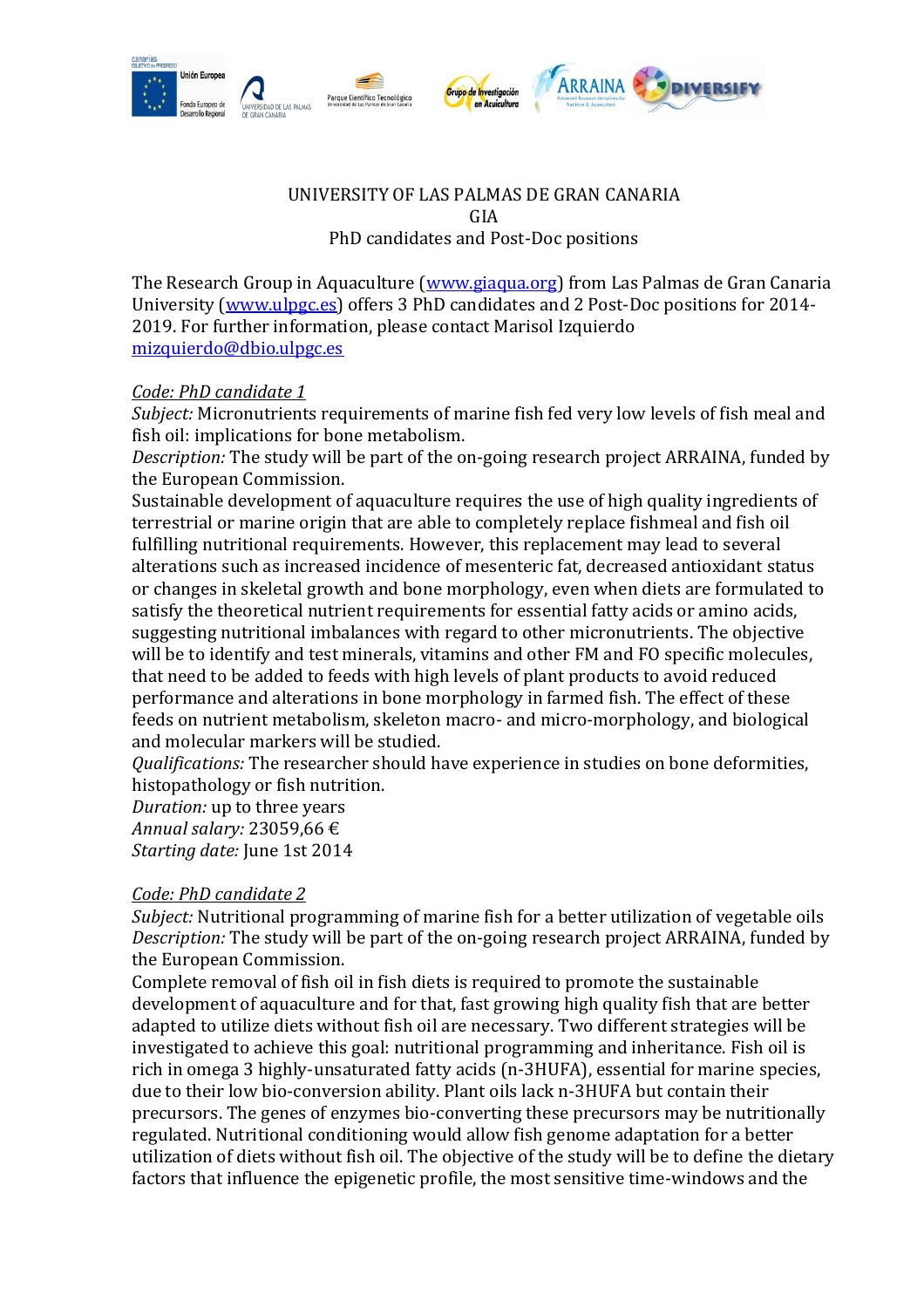

**ARRAINA** 

lenght of nutritional intervention required to produce juveniles that utilize better vegetable oils.

*Qualifications:* The PhD candidate should have experience in molecular studies or fish nutrition.

*Duration:* up to three years *Annual cost:* 23059,66 *Starting date:* June-September 1st 2014

## *Code PhD candidate 3*

*Subject:* Effect of selected antioxidant nutrients to prevent Systemic Granulomatosis in meagre

*Description:* The study will be part of the on-going research project DIVERSIFY, funded by the European Commission.

Feeding meagre during weaning and grow out with diets developed for other marine fishes negatively affect the fish appearance and fillet quality and may be the cause of Systemic Granulomatosis. The disease is characterized by multiple systemic visceral granulomas. The disease may lead to reduced growth and physiological performance during grow-out and, in addition, it affects the final product, making it unacceptable to the consumer. The aim of this study will be to test the combined effect of selected vitamins (such as vit E, vit C and carotenoids) and minerals (such as Se, Mn or Fe) on fish performance, biomarkers of fish metabolism, health analysis and pathological assessment.

*Qualifications:* The PhD candidate should have experience in pathology or fish nutrition. *Duration:* up to three years

*Annual cost:* 23059,66 € *Starting date:* June 1st 2014

## *Code: Post Doctoral position 1*

*Subject:* Fish health and welfare in fish fed vegetable ingredients *Description:* Part of the study will be included in the on-going research project ARRAINA, funded by the European Commission.

The use of high levels of plant-based proteins and lipid sources has a wide range of metabolic effects that may affect fish health, particularly after long feeding periods. If bacterial and viral defence mechanisms are supressed by nutritional unbalances, on a long term disease resistance may be reduced. The health consequences of long term feeding with diets containing very high levels of plant ingredients will be determined by molecular, immune-histochemical and clinical markers. Thus, the immune-competence of fish fed control and experimental diets will be analysed using different markers and assays, including pathogen and stress challenges following an allostatic approach. The studies will include: gut morphometric studies and gut microflora; welfare status and stress resistance; disease resistance; histopathology and innate immunity. The objective of the study will be to assess the health and welfare effects of long term feeding with alternative feeds replacing FM and FO in sea bass and improve the knowledge on the mechanisms involved in the dietary nutrients role on modulation of pathogenesis and infection in fish.

*Type of position:* Post Doctoral position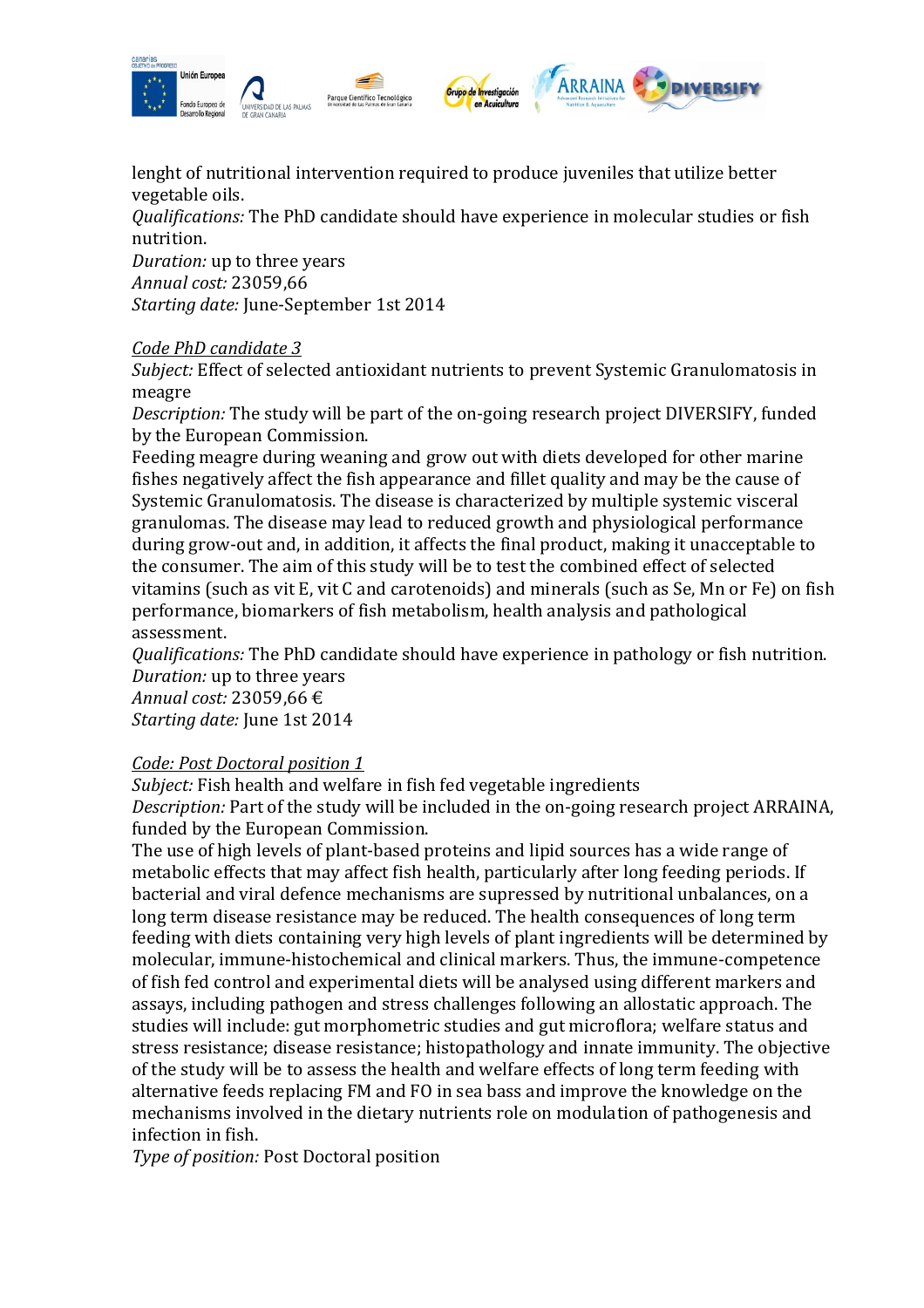

*Qualifications:* Applicants should hold a PhD in fish inmunology or fish pathology, and have a proven ability using molecular techniques. The position allows few teaching hours at bachelor, MSc and PhD levels, including supervision of MSc and PhD projects. Emphasis will be placed on research, teaching and communication skills. Evaluation of the applicant will be based on documented material, including pedagogical training, presentation of academic work, experience from supervision and teaching of masterlevel candidates and PhD candidates, as well as other related skills. Applicants shortlisted for the position may be invited for interview.

*Duration:* 3-5 years

*Annual cost:* 39000 €

*Starting date:* To be agreed with the candidate

#### *Code: Post Doctoral position 2*

*Subject:* Juvenile production in fast growing species *Description:* Part of the study will be included in the on-going research project

DIVERSIFY, funded by the European Commission.

The high demand of fish consumption in the European market have promoted the increase in seafood improts during the last years. This demand could be partially matched by the increase in European Aquaculture production. Fast growing large size fish species that may also provide excellent opportunities for processing and development of value added products are considered excellent candidates for the expansion of the aquaculture industry in Europe. But one of the main bottlenecks for the production of these species is the lack of reliable numbers of high quality juveniles available for grow out to market weight. The main objective of this study will be to improve the hatchery protocols for enhanced production of high quality juveniles from fast growing species.

*Type of position:* Post Doctoral position

*Qualifications:* Applicants should hold a PhD in fish larval rearing and have a proven ability producing marine fish larvae. The position allows few teaching hours at bachelor, MSc and PhD levels, including supervision of MSc and PhD projects. Emphasis will be placed on research, teaching and communication skills. Evaluation of the applicant will be based on documented material, including pedagogical training, presentation of academic work, experience from supervision and teaching of master-level candidates and PhD candidates, as well as other related skills. Applicants short-listed for the position may be invited for interview.

*Duration:* 3-5 years

*Annual cost:* 39000 €

*Starting date:* To be agreed with the candidate